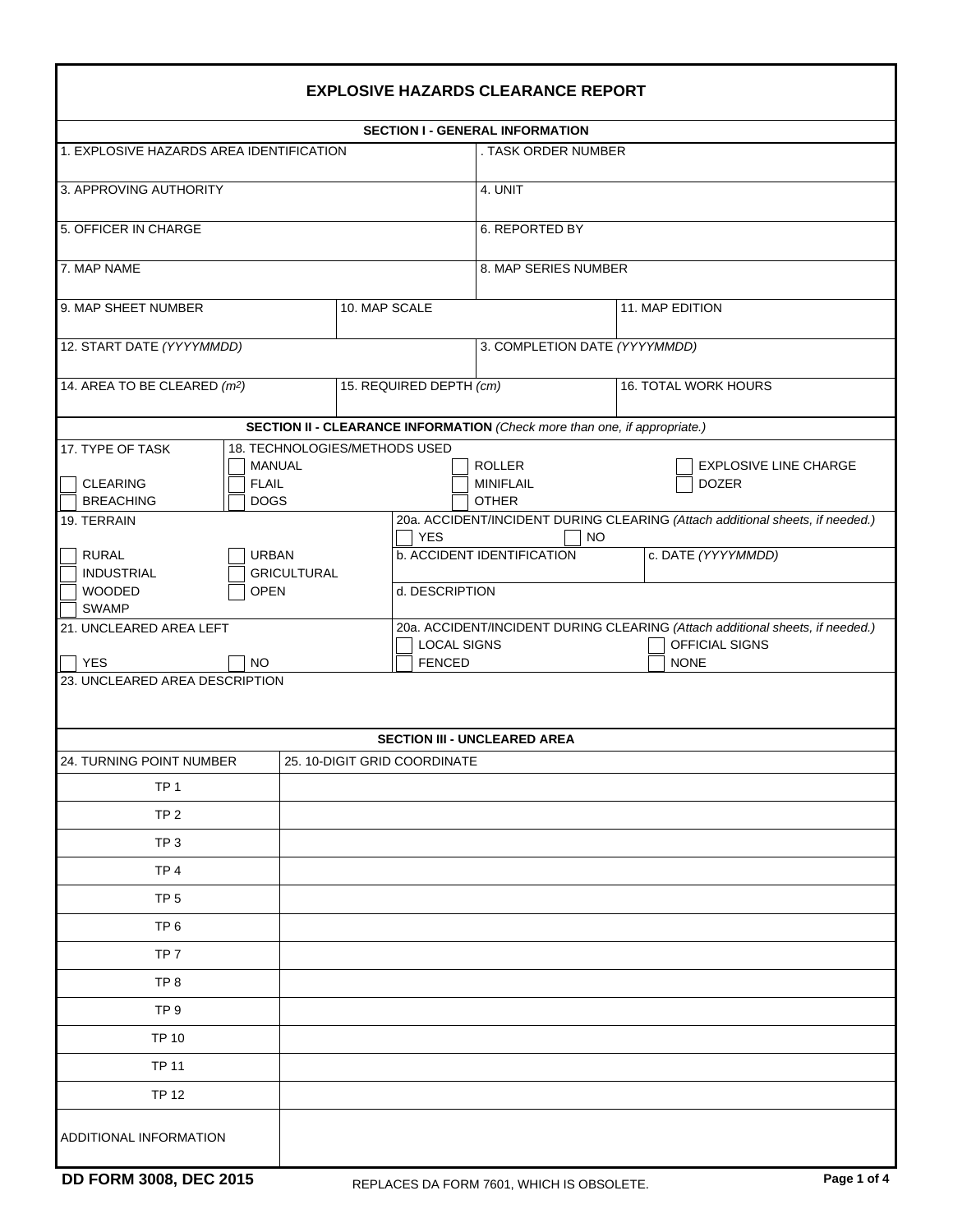| SECTION IV - PROOFING INFORMATION (Check more than one, if appropriate.) |               |                                   |                                                                               |  |  |  |  |  |
|--------------------------------------------------------------------------|---------------|-----------------------------------|-------------------------------------------------------------------------------|--|--|--|--|--|
| 27. TECHNOLOGIES/METHODS USED<br>26. TYPE OF TASK                        |               |                                   |                                                                               |  |  |  |  |  |
|                                                                          | <b>MANUAL</b> | <b>ROLLER</b>                     | <b>EXPLOSIVE LINE CHARGE</b>                                                  |  |  |  |  |  |
| PROOFING (Primary)                                                       | <b>FLAIL</b>  | MINIFLAIL                         | <b>DOZER</b>                                                                  |  |  |  |  |  |
| PROOFING (Secondary)                                                     | <b>DOGS</b>   | <b>OTHER</b>                      |                                                                               |  |  |  |  |  |
| 28. PROOFING DONE BY                                                     |               |                                   | 29a. ACCIDENT/INCIDENT DURING PROOFING (Attach additional sheets, if needed.) |  |  |  |  |  |
| SAME UNIT                                                                |               | <b>YES</b><br><b>NO</b>           |                                                                               |  |  |  |  |  |
| CONTRACTOR (Name)                                                        |               | <b>b. ACCIDENT IDENTIFICATION</b> | c. DATE (YYYYMMDD)                                                            |  |  |  |  |  |
| OTHER (Describe)                                                         |               | d. DESCRIPTION                    |                                                                               |  |  |  |  |  |
|                                                                          |               | <b>SECTION V - CLEARED AREA</b>   |                                                                               |  |  |  |  |  |
| 30. TURNING POINT NUMBER                                                 |               | 31. 10-DIGIT GRID COORDINATE      |                                                                               |  |  |  |  |  |
| TP <sub>1</sub>                                                          |               |                                   |                                                                               |  |  |  |  |  |
| TP <sub>2</sub>                                                          |               |                                   |                                                                               |  |  |  |  |  |
| TP <sub>3</sub>                                                          |               |                                   |                                                                               |  |  |  |  |  |
| TP <sub>4</sub>                                                          |               |                                   |                                                                               |  |  |  |  |  |
| TP <sub>5</sub>                                                          |               |                                   |                                                                               |  |  |  |  |  |
| TP <sub>6</sub>                                                          |               |                                   |                                                                               |  |  |  |  |  |
| TP <sub>7</sub>                                                          |               |                                   |                                                                               |  |  |  |  |  |
| TP <sub>8</sub>                                                          |               |                                   |                                                                               |  |  |  |  |  |
| TP <sub>9</sub>                                                          |               |                                   |                                                                               |  |  |  |  |  |
| <b>TP 10</b>                                                             |               |                                   |                                                                               |  |  |  |  |  |
| <b>TP 11</b>                                                             |               |                                   |                                                                               |  |  |  |  |  |
| <b>TP 12</b>                                                             |               |                                   |                                                                               |  |  |  |  |  |
| <b>TP 13</b>                                                             |               |                                   |                                                                               |  |  |  |  |  |
| <b>TP 14</b>                                                             |               |                                   |                                                                               |  |  |  |  |  |
| <b>TP 15</b>                                                             |               |                                   |                                                                               |  |  |  |  |  |
| <b>TP 16</b>                                                             |               |                                   |                                                                               |  |  |  |  |  |
| <b>TP 17</b>                                                             |               |                                   |                                                                               |  |  |  |  |  |
| <b>TP 18</b>                                                             |               |                                   |                                                                               |  |  |  |  |  |
| <b>TP 19</b>                                                             |               |                                   |                                                                               |  |  |  |  |  |
| <b>TP 20</b>                                                             |               |                                   |                                                                               |  |  |  |  |  |
| 32. AREA CLEARED (m <sup>2</sup> )                                       |               | 33. DEPTH CLEARED (cm)            |                                                                               |  |  |  |  |  |
| 34. REFERENCE POINT DESCRIPTION                                          |               |                                   |                                                                               |  |  |  |  |  |
|                                                                          |               |                                   |                                                                               |  |  |  |  |  |
|                                                                          |               |                                   |                                                                               |  |  |  |  |  |
|                                                                          |               |                                   |                                                                               |  |  |  |  |  |
| 35. PERIMETER FENCE DESCRIPTION                                          |               |                                   |                                                                               |  |  |  |  |  |
|                                                                          |               |                                   |                                                                               |  |  |  |  |  |
|                                                                          |               |                                   |                                                                               |  |  |  |  |  |
|                                                                          |               |                                   |                                                                               |  |  |  |  |  |
| 36. OFFICER IN CHARGE COMMENTS                                           |               |                                   |                                                                               |  |  |  |  |  |
|                                                                          |               |                                   |                                                                               |  |  |  |  |  |
|                                                                          |               |                                   |                                                                               |  |  |  |  |  |
|                                                                          |               |                                   |                                                                               |  |  |  |  |  |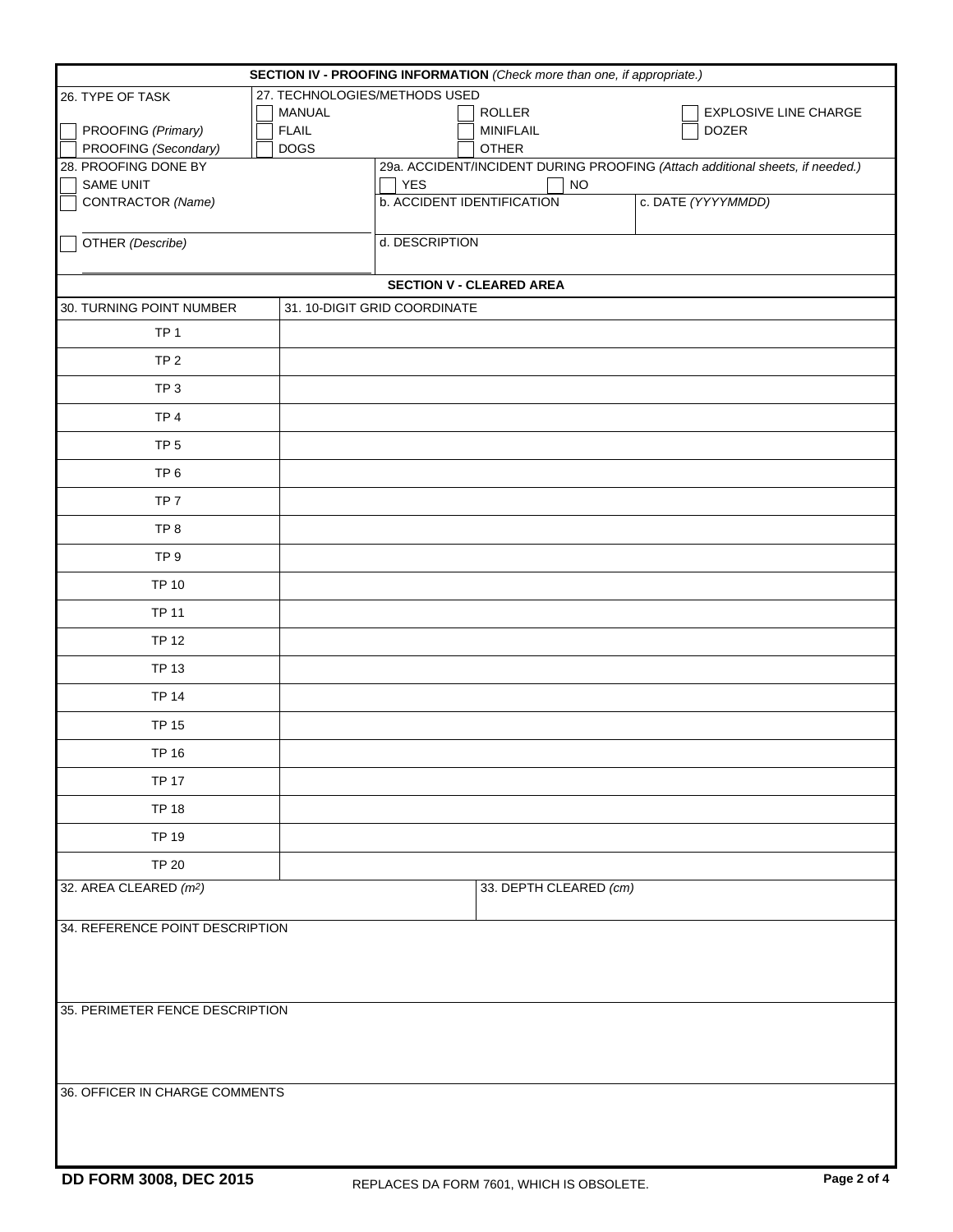|                                                                                                                                                                                                                                                                                                                                                  |              | SECTION VI - EXPLOSIVE HAZARDS FOUND (Attach additional sheets, if needed.) |                                      |                     |  |    |               |               |            |                   |         |  |  |  |  |
|--------------------------------------------------------------------------------------------------------------------------------------------------------------------------------------------------------------------------------------------------------------------------------------------------------------------------------------------------|--------------|-----------------------------------------------------------------------------|--------------------------------------|---------------------|--|----|---------------|---------------|------------|-------------------|---------|--|--|--|--|
| 37. TYPE OF DEVICE<br>(Antipersonnel or antitank mine, unexploded<br>explosive ordnance, and so forth)                                                                                                                                                                                                                                           |              | 38. MODEL                                                                   | 39. QUANTITY                         | 40. ANTILIFT-FITTED |  |    |               |               |            | 41. BOOBY-TRAPPED |         |  |  |  |  |
|                                                                                                                                                                                                                                                                                                                                                  |              |                                                                             |                                      | <b>YES</b>          |  | NO |               |               | <b>YES</b> |                   | NO      |  |  |  |  |
|                                                                                                                                                                                                                                                                                                                                                  |              |                                                                             |                                      |                     |  |    |               |               |            |                   |         |  |  |  |  |
|                                                                                                                                                                                                                                                                                                                                                  |              |                                                                             |                                      |                     |  |    |               |               |            |                   |         |  |  |  |  |
|                                                                                                                                                                                                                                                                                                                                                  |              |                                                                             |                                      |                     |  |    |               |               |            |                   |         |  |  |  |  |
|                                                                                                                                                                                                                                                                                                                                                  |              |                                                                             |                                      |                     |  |    |               |               |            |                   |         |  |  |  |  |
|                                                                                                                                                                                                                                                                                                                                                  |              |                                                                             |                                      |                     |  |    |               |               |            |                   |         |  |  |  |  |
|                                                                                                                                                                                                                                                                                                                                                  |              |                                                                             |                                      |                     |  |    |               |               |            |                   |         |  |  |  |  |
|                                                                                                                                                                                                                                                                                                                                                  |              |                                                                             |                                      |                     |  |    |               |               |            |                   |         |  |  |  |  |
|                                                                                                                                                                                                                                                                                                                                                  |              |                                                                             |                                      |                     |  |    |               |               |            |                   |         |  |  |  |  |
|                                                                                                                                                                                                                                                                                                                                                  |              |                                                                             |                                      |                     |  |    |               |               |            |                   |         |  |  |  |  |
|                                                                                                                                                                                                                                                                                                                                                  |              |                                                                             |                                      |                     |  |    |               |               |            |                   |         |  |  |  |  |
|                                                                                                                                                                                                                                                                                                                                                  |              |                                                                             |                                      |                     |  |    |               |               |            |                   |         |  |  |  |  |
|                                                                                                                                                                                                                                                                                                                                                  |              |                                                                             |                                      |                     |  |    |               |               |            |                   |         |  |  |  |  |
|                                                                                                                                                                                                                                                                                                                                                  |              |                                                                             |                                      |                     |  |    |               |               |            |                   |         |  |  |  |  |
|                                                                                                                                                                                                                                                                                                                                                  |              |                                                                             |                                      |                     |  |    |               |               |            |                   |         |  |  |  |  |
|                                                                                                                                                                                                                                                                                                                                                  |              |                                                                             |                                      |                     |  |    |               |               |            |                   |         |  |  |  |  |
|                                                                                                                                                                                                                                                                                                                                                  |              |                                                                             |                                      |                     |  |    |               |               |            |                   |         |  |  |  |  |
|                                                                                                                                                                                                                                                                                                                                                  |              |                                                                             |                                      |                     |  |    |               |               |            |                   |         |  |  |  |  |
|                                                                                                                                                                                                                                                                                                                                                  |              |                                                                             |                                      |                     |  |    |               |               |            |                   |         |  |  |  |  |
|                                                                                                                                                                                                                                                                                                                                                  |              |                                                                             |                                      |                     |  |    |               |               |            |                   |         |  |  |  |  |
|                                                                                                                                                                                                                                                                                                                                                  |              |                                                                             | <b>SECTION VII - DECLARATIONS</b>    |                     |  |    |               |               |            |                   |         |  |  |  |  |
| <b>DECLARATION BY REPRESENTATIVE OF THE CLEARANCE ORGANIZATION</b><br>I declare that the area described in this document has been cleared according to the International Mine Action Standards and the United Nations Mine<br>Action Centre Technical Guidelines and that, to the best of my knowledge and belief, is free of explosive hazards. |              |                                                                             |                                      |                     |  |    |               |               |            |                   |         |  |  |  |  |
| 42. NAME                                                                                                                                                                                                                                                                                                                                         | 43. POSITION |                                                                             | 44. DATE (YYYYMMDD)<br>45. SIGNATURE |                     |  |    |               |               |            |                   |         |  |  |  |  |
|                                                                                                                                                                                                                                                                                                                                                  |              |                                                                             |                                      |                     |  |    |               |               |            |                   |         |  |  |  |  |
|                                                                                                                                                                                                                                                                                                                                                  |              |                                                                             |                                      |                     |  |    |               |               |            |                   |         |  |  |  |  |
| 46. DATA ENTERED BY                                                                                                                                                                                                                                                                                                                              |              | 47. TOTAL NUMBER OF PAGES                                                   | 48. DATE (YYYYMMDD)                  |                     |  |    |               | 49. SIGNATURE |            |                   |         |  |  |  |  |
|                                                                                                                                                                                                                                                                                                                                                  |              |                                                                             |                                      |                     |  |    |               |               |            |                   |         |  |  |  |  |
|                                                                                                                                                                                                                                                                                                                                                  |              |                                                                             |                                      |                     |  |    |               |               |            |                   |         |  |  |  |  |
| <b>DECLARATION BY RESPONSIBLE AUTHORITY</b>                                                                                                                                                                                                                                                                                                      |              |                                                                             |                                      |                     |  |    |               |               |            |                   |         |  |  |  |  |
| This declaration of clearance is accepted.                                                                                                                                                                                                                                                                                                       |              |                                                                             |                                      |                     |  |    |               |               |            |                   |         |  |  |  |  |
| I have walked the area described in this report and accept it as clear of landmines and unexploded explosive ordnance.                                                                                                                                                                                                                           |              |                                                                             |                                      |                     |  |    |               |               |            |                   |         |  |  |  |  |
| 50. NAME<br>51. ORGANIZATION                                                                                                                                                                                                                                                                                                                     |              |                                                                             | 52. DATE (YYYYMMDD)                  |                     |  |    | 53. SIGNATURE |               |            |                   |         |  |  |  |  |
|                                                                                                                                                                                                                                                                                                                                                  |              |                                                                             |                                      |                     |  |    |               |               |            |                   |         |  |  |  |  |
|                                                                                                                                                                                                                                                                                                                                                  |              |                                                                             |                                      |                     |  |    |               |               |            |                   |         |  |  |  |  |
| <b>DISTRIBUTION</b>                                                                                                                                                                                                                                                                                                                              |              |                                                                             |                                      |                     |  |    |               |               |            |                   |         |  |  |  |  |
| 54. ORIGINAL TO                                                                                                                                                                                                                                                                                                                                  |              | 55. COPY TO                                                                 |                                      |                     |  |    |               |               |            |                   |         |  |  |  |  |
|                                                                                                                                                                                                                                                                                                                                                  |              |                                                                             |                                      |                     |  |    |               |               |            |                   |         |  |  |  |  |
|                                                                                                                                                                                                                                                                                                                                                  |              |                                                                             |                                      |                     |  |    |               |               |            |                   |         |  |  |  |  |
| 56. COPY TO                                                                                                                                                                                                                                                                                                                                      |              |                                                                             | 57. COPY TO                          |                     |  |    |               |               |            |                   |         |  |  |  |  |
|                                                                                                                                                                                                                                                                                                                                                  |              |                                                                             |                                      |                     |  |    |               |               |            |                   |         |  |  |  |  |
|                                                                                                                                                                                                                                                                                                                                                  |              |                                                                             |                                      |                     |  |    |               |               |            |                   |         |  |  |  |  |
| <b>CLEARANCE TEAM MEMBERS</b>                                                                                                                                                                                                                                                                                                                    |              |                                                                             |                                      |                     |  |    |               |               |            |                   |         |  |  |  |  |
| 58a. NAME                                                                                                                                                                                                                                                                                                                                        |              | b. RANK                                                                     | 59a. NAME                            |                     |  |    |               |               |            |                   | b. RANK |  |  |  |  |
|                                                                                                                                                                                                                                                                                                                                                  |              |                                                                             |                                      |                     |  |    |               |               |            |                   |         |  |  |  |  |
|                                                                                                                                                                                                                                                                                                                                                  |              |                                                                             |                                      |                     |  |    |               |               |            |                   |         |  |  |  |  |
| 60a. NAME                                                                                                                                                                                                                                                                                                                                        |              | b. RANK                                                                     | 61a. NAME                            |                     |  |    | b. RANK       |               |            |                   |         |  |  |  |  |
|                                                                                                                                                                                                                                                                                                                                                  |              |                                                                             |                                      |                     |  |    |               |               |            |                   |         |  |  |  |  |
|                                                                                                                                                                                                                                                                                                                                                  |              |                                                                             |                                      |                     |  |    |               |               |            |                   |         |  |  |  |  |
| <b>ATTACHMENTS:</b>                                                                                                                                                                                                                                                                                                                              |              |                                                                             |                                      |                     |  |    |               |               |            |                   |         |  |  |  |  |
| A. REQUIRED: An explanatory sketch of the area indicating the type and location of cleared and marked areas, including reference points<br>and turning points, using military grid reference system coordinates. Be specific and show all pertinent details. Include the magnetic north, the                                                     |              |                                                                             |                                      |                     |  |    |               |               |            |                   |         |  |  |  |  |
|                                                                                                                                                                                                                                                                                                                                                  |              |                                                                             |                                      |                     |  |    |               |               |            |                   |         |  |  |  |  |

scale, and the legend.

B. IF APPROPRIATE: Map of the area.